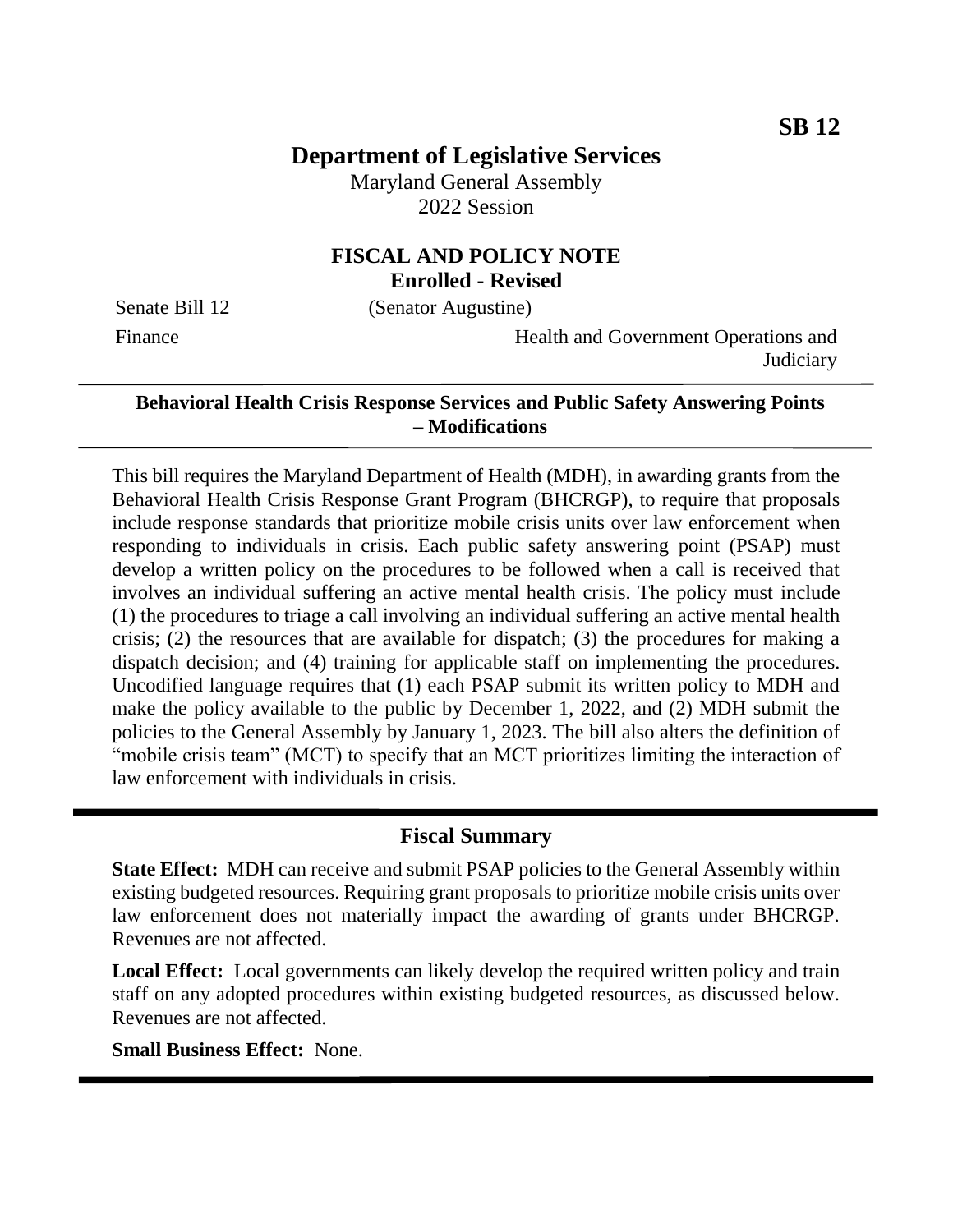# **Analysis**

#### **Current Law:**

#### *Maryland Behavioral Health Crisis Response System*

The Behavioral Health Crisis Response System must (1) operate a statewide network utilizing existing resources and coordinating interjurisdictional services to develop efficient and effective crisis response systems to serve all individuals in the State, 24 hours a day and 7 days a week; (2) provide skilled clinical intervention to help prevent suicides, homicides, unnecessary hospitalizations, and arrests or detention, and to reduce dangerous or threatening situations involving individuals in need of behavioral health services; and (3) respond quickly and effectively to community crisis situations.

#### *Behavioral Health Crisis Response Grant Program*

Chapter 209 of 2018 established BHCRGP in MDH to provide funds to local jurisdictions to establish and expand community behavioral health crisis response systems. Pursuant to Chapter 209, the Governor had to include the following appropriations in the State operating budget for the program: (1) \$3.0 million for fiscal 2020; (2) \$4.0 million for fiscal 2021; and (3) \$5.0 million for fiscal 2022. In addition, Chapters 755 and 756 of 2021 expand the grant program, extend the term of the \$5.0 million mandated appropriation into fiscal 2023 through 2025, and beginning in fiscal 2023, require at least one-third of the mandated appropriation be used to award competitive grants for MCTs.

#### *Behavioral Health Crisis Response Grant Program Awards*

When awarding grants, MDH must prioritize proposals that (1) make use of more than one funding source; (2) demonstrate efficiency in service delivery through regionalization, integration of the behavioral health crisis program or service with existing public safety and emergency resources, and other strategies to achieve economies of scale; (3) serve all members of the immediate community with cultural competency and appropriate language access; (4) commit to gathering feedback from the community on an ongoing basis and improving service delivery continually based on this feedback; (5) demonstrate strong partnerships with community services that include family member and consumer advocacy organizations and regional stakeholders; (6) evidence a plan of linking individuals in crisis to peer support and family support services after stabilization; and (7) evidence a strong plan for integration into the existing behavioral health system of care and supports to provide seamless aftercare.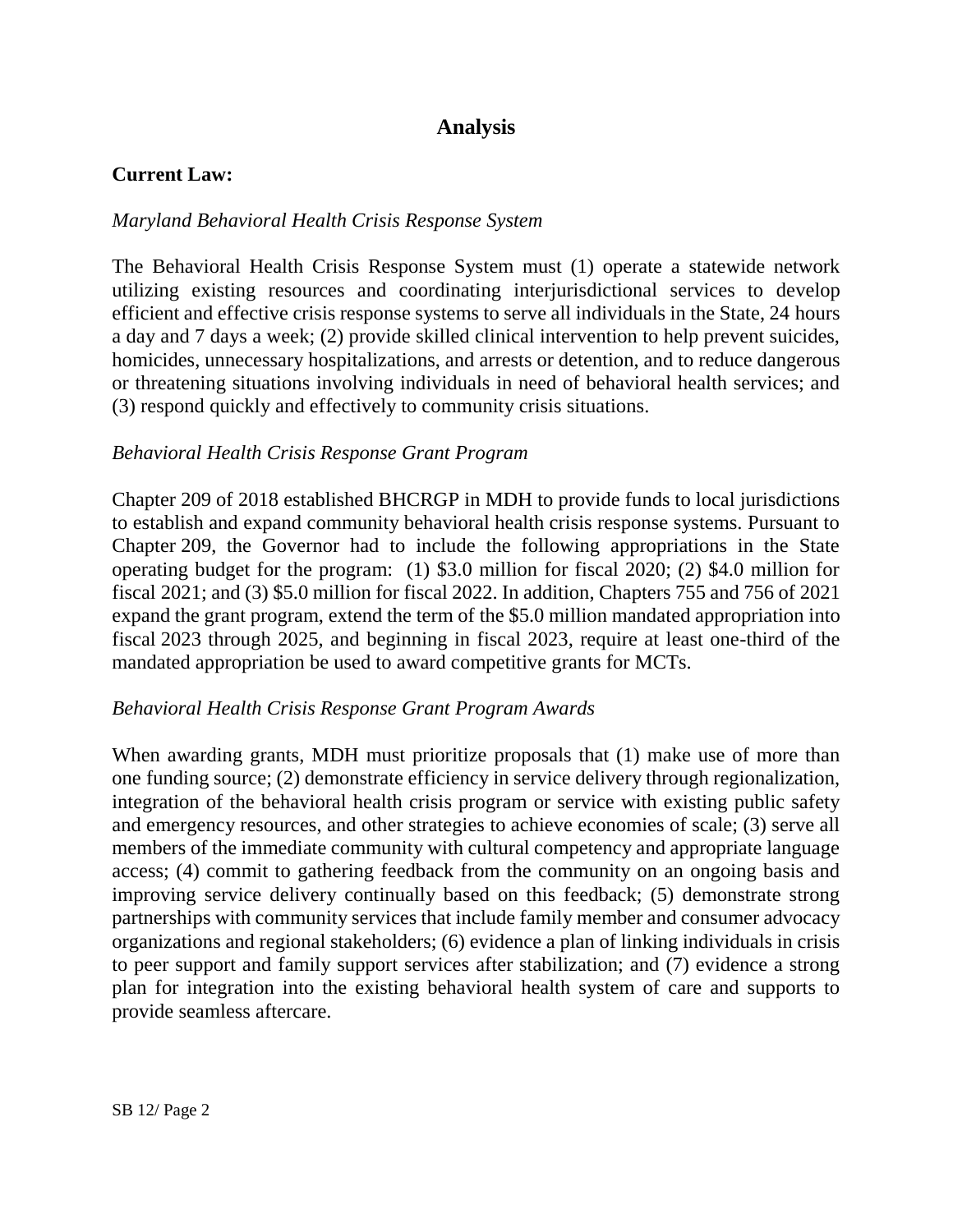### *Mobile Crisis Teams*

An MCT is a team established by the local behavioral health authority that (1) operates 24 hours a day and 7 days a week to provide assessments, crisis intervention, stabilization, follow-up, and referral to urgent care and to arrange appointments for individuals to obtain behavioral health services; (2) incorporates nationally recognized standards and best practices; and (3) prioritizes providing connection to services and coordinating patient follow-up and serving all members of the immediate community with cultural competency and appropriate language access.

## *Maryland's 9-1-1 System and the Maryland 9-1-1 Board*

The State's 9-1-1 system operates primarily through PSAPs, which are generally owned and operated by local governments. 9-1-1 specialists working within PSAPs answer, redirect, and take action on 9-1-1 calls received based on the location of the originating 9-1-1 call. State and local governments are preparing for "next generation" 9-1-1 technology that will allow PSAPs to access not only more accurate information about caller location but also other information that will assist emergency personnel in communicating with callers and responding more efficiently. Legislation has been enacted in recent years to, among other things:

- transfer the Maryland 9-1-1 Board that is responsible for administering the 9-1-1 Trust Fund and overseeing the State's 9-1-1 system from the Department of Public Safety and Correctional Services to the Maryland Department of Emergency Management;
- expand the uses of the 9-1-1 Trust Fund to include providing funding for 9-1-1 specialist training activities; and
- increase funding for the State's 9-1-1 system.

The Maryland 9-1-1 Board's other responsibilities include (1) disbursing funds to local governments from the 9-1-1 Trust Fund for authorized costs; (2) reviewing and approving or disapproving requests for reimbursement of the costs of enhancing 9-1-1 systems; (3) ensuring the inspection of PSAPs; (4) auditing counties to ensure that 9-1-1 trust funds are being used for authorized purposes; and (5) establishing training standards for PSAP personnel based on national best practices and related to Next Generation 9-1-1.

## *9-1-1 Trust Fund – State and Local Fees*

SB 12/ Page 3 The 9-1-1 Trust Fund is funded through a State 9-1-1 fee and county 9-1-1 fee. Telephone companies, wireless carriers, and other 9-1-1 accessible service providers collect and remit the fees monthly to the Comptroller for deposit into the fund. The State 9-1-1 fee is distributed to counties at the discretion of the Maryland 9-1-1 Board in response to county